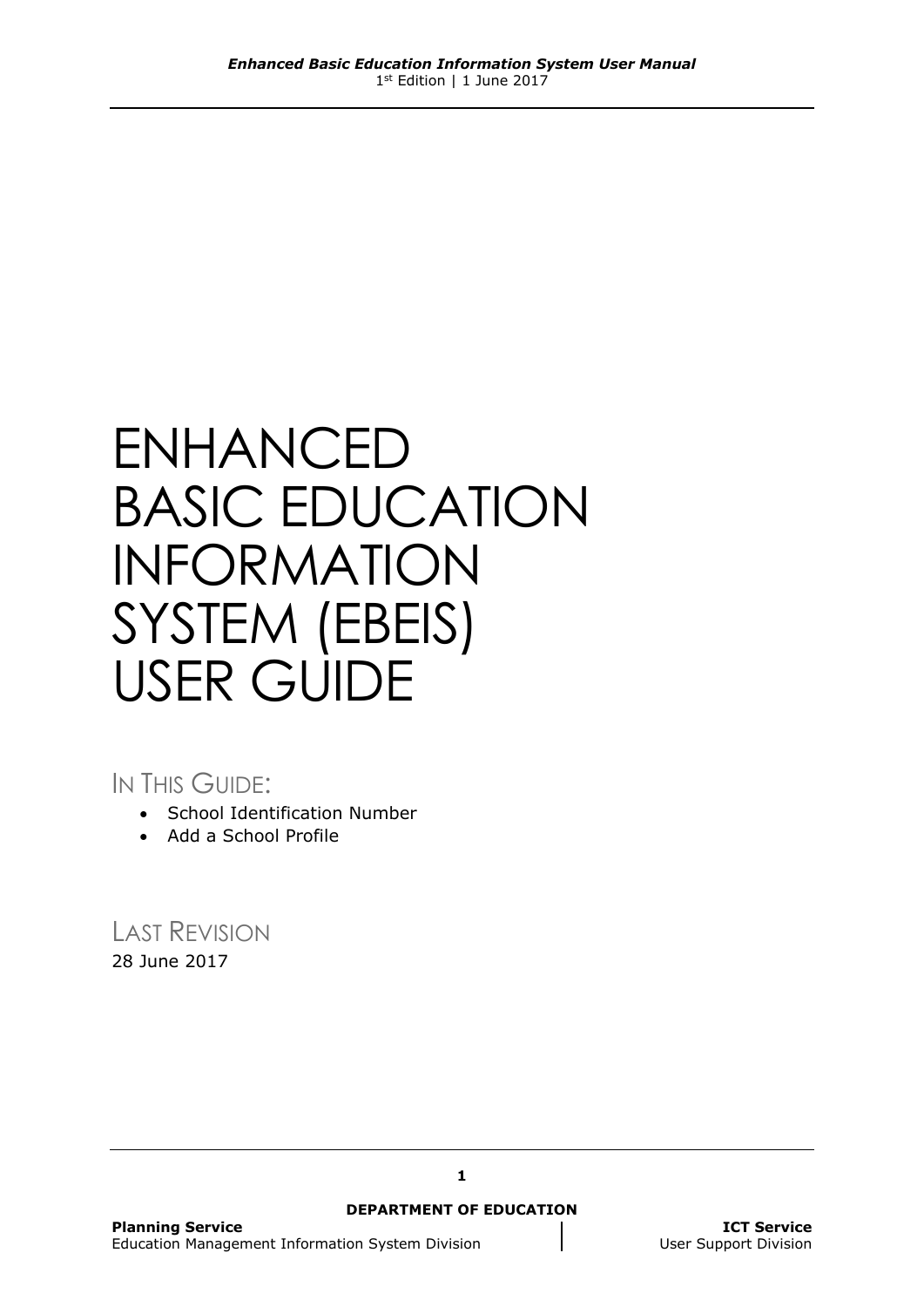## SCHOOL IDENTIFICATION NUMBER

The **School Identification (ID) Number** is a unique and permanent six-digit number assigned to any educational institution offering basic education in the Philippines.

To acquire a School ID, the institution must offer Kindergarten, Elementary, Junior High School, Senior High School, and/or a combination of these education levels.

The school must also secure approval a permit to operate from the Regional Office, and be:

- A DepEd-managed school (with predefined plantilla positions);
- Operated by a State University or College (SUC) or a Local University or College (LUC);
- Managed by a government agency other than DepEd (for example: DOST, NCCA, or LGU, among others); or
- A private education institution registered under Philippine corporation laws.

The School ID follows this format:



## **School Type**

- Starts with: **1, 2** – Public elementary school
- **3 –** Public junior high school or senior high school
- **4 –** Private school
- **5**  Public integrated school
- **6**  SUC/LUC offering basic education

**ID Number**

A five-digit number randomly assigned to a school upon registering in the BEIS

For example:

**158452 425466 604531**

Figure 1: School ID Format

**2**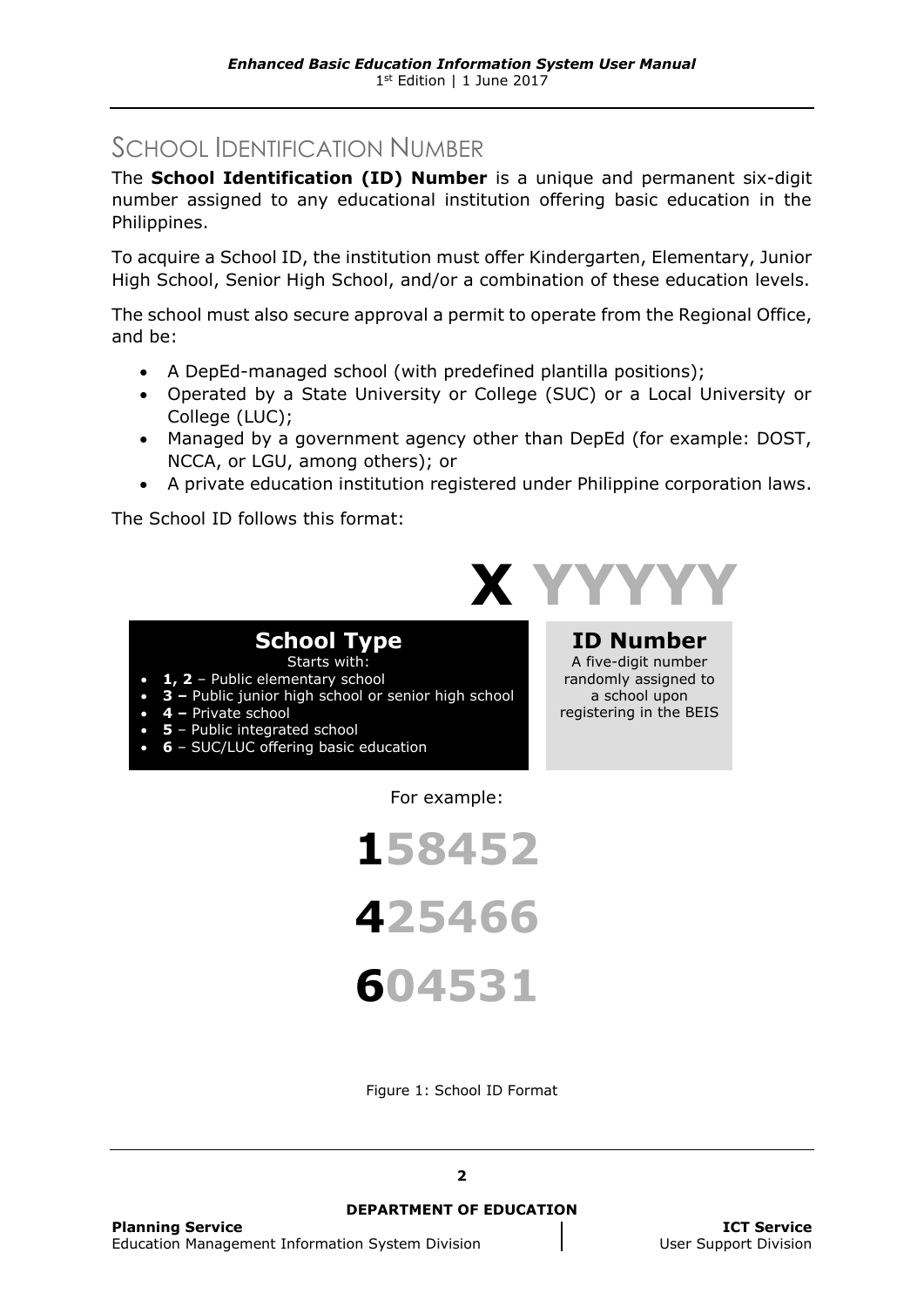#### MUST-KNOW

- Every school in the basic education system can possess **only one PERMANENT and PERPETUAL School ID**.
- The School ID must be conspicuously displayed in plain sight across school facilities and in all school documents.
- Unauthorized or fraudulent issuance of School ID is **STRICTLY PROHIBITED**.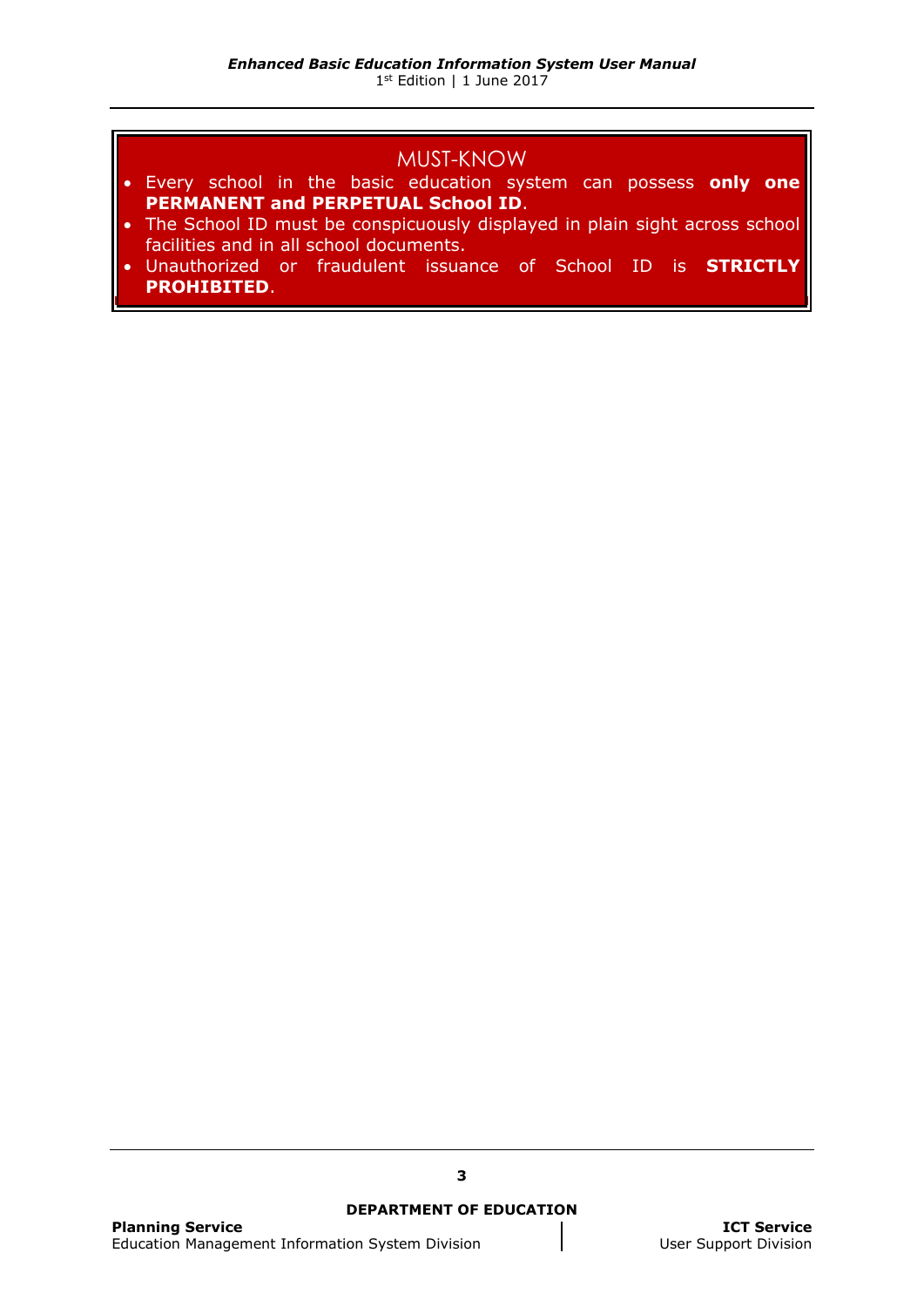## ADD A SCHOOL PROFILE

As soon as a new school becomes operational, you can create its profile and register it in the EBEIS.

### NEED TO KNOW

- Only the Regional Office (RO) can enlist and encode **new** school profiles.
- The school and the Schools Division Office (SDO) can edit the **existing** or **newly created** school profile once the region finishes creating the profile.
- If the school received a School ID from the previous school year **but failed to create their school profile**, they must request for a new School ID from their respective RO.
	- o The school must possess either a recognition or a permit to operate **for the current school year** to receive a new School ID.
	- o The RO processes the request; once done, the school shall use the new School ID and disregard the old one.

You can add the following school types in the EBEIS:

- **Public integrated schools** (offering both elementary and secondary levels including Senior High School);
- **Elementary schools** (public, private, and SUC/LUC, offering Kinder to Grade 6); and
- **Secondary schools** (public, private, and SUC/LUC, offering Junior High School, Senior High School, or both).

To start creating a school profile and request for a School ID, log in to the EBEIS using the *Single Sign-On* **(SSO)** facility as the RO system administrator.

| Usemame          |                                                                                                 |
|------------------|-------------------------------------------------------------------------------------------------|
| Password         |                                                                                                 |
| Sign in          |                                                                                                 |
|                  |                                                                                                 |
|                  |                                                                                                 |
|                  |                                                                                                 |
| Forgot password? |                                                                                                 |
|                  | For class advisers, request School Head or                                                      |
|                  | designated school system administrator to reset<br>password. For school heads, request Division |

Department of Education

Figure 2: Add a School Profile: Login Page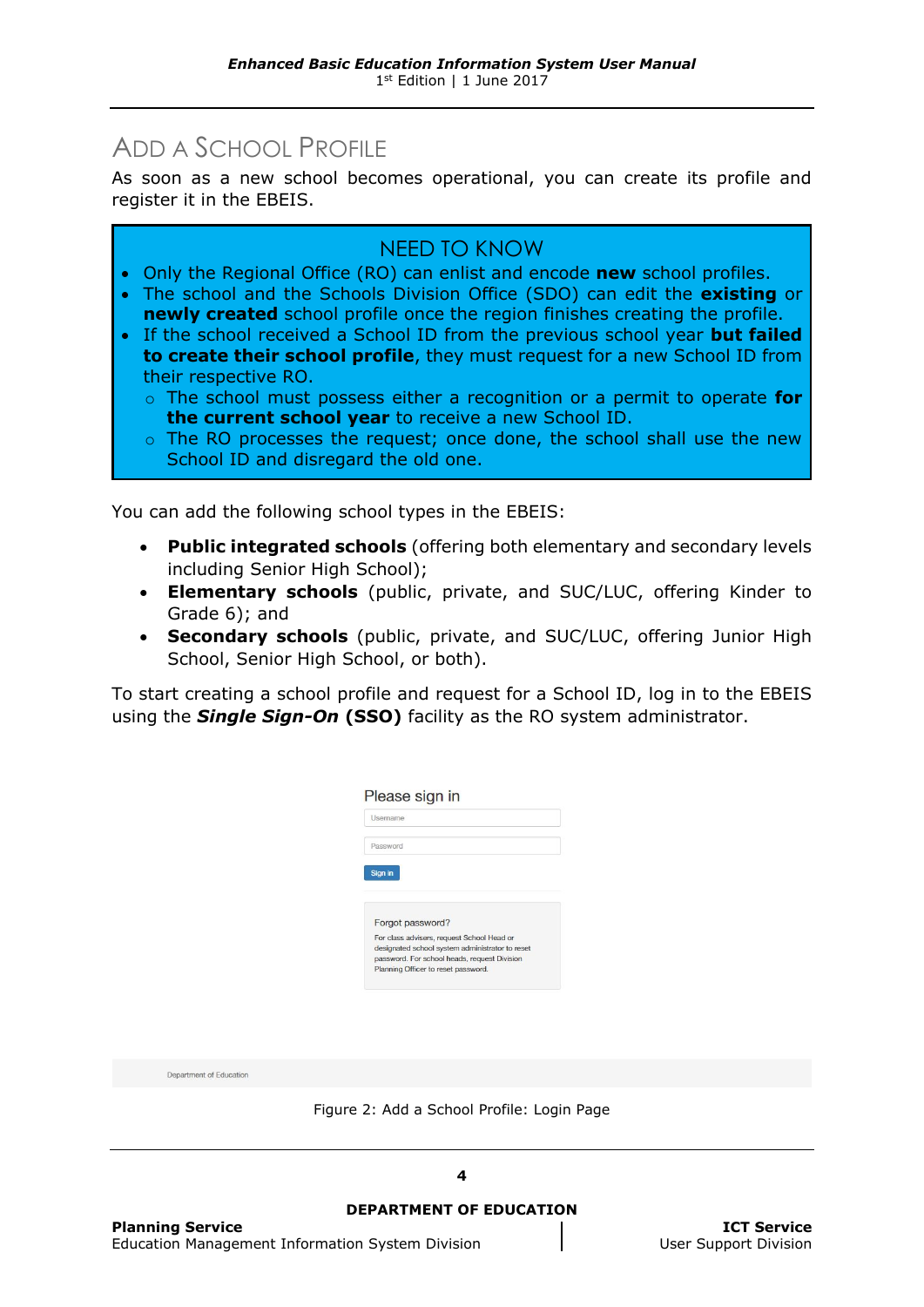Once you successfully enter your login information, you will gain access to the Dashboard.

| <b>DebED</b>                                                |                                                                                                                                                                | <b>Enhanced Basic Education Information System</b>                                            |                                           |                                                                            | CARAGA ADMINISTRATORS -                               | Help     |
|-------------------------------------------------------------|----------------------------------------------------------------------------------------------------------------------------------------------------------------|-----------------------------------------------------------------------------------------------|-------------------------------------------|----------------------------------------------------------------------------|-------------------------------------------------------|----------|
|                                                             | Basic Education <b>NOTIFICATION:</b> Attention DO: EBEIS is open for updating of Private Schools Age Profile at the Division Information System<br><b>BEIS</b> |                                                                                               |                                           |                                                                            | Deti                                                  |          |
| Home                                                        |                                                                                                                                                                |                                                                                               |                                           |                                                                            |                                                       |          |
|                                                             | $\blacktriangleright$ Home                                                                                                                                     | A / Central Office / Central Office / Region XIII (Caraga) Profile                            |                                           |                                                                            |                                                       |          |
|                                                             | Regional Profile<br>$\triangleright$ Masterlist of Schools                                                                                                     | Region XIII (Caraga) SY 2016 - 2017                                                           |                                           | <b>Public and Private</b>                                                  | Private<br>SY 2016 - 2017<br>Public<br>$\ll$<br>$\gg$ |          |
|                                                             | Add Public Integrated<br>School                                                                                                                                | Jose Rosales Avenue, Butuan City<br><b>Address</b>                                            | Divisions (12)                            |                                                                            |                                                       |          |
|                                                             | <b>Add Private</b><br><b>Integrated School</b>                                                                                                                 | $(085)$ 342-59-69<br><b>Contact</b><br>Info                                                   | Agusan del Norte<br>Agusan del Sur        | Cabadbaran City<br><b>Dinagat Island</b>                                   | Surigao del Sur<br><b>Tandag City</b>                 |          |
|                                                             | Add Public<br>Elementary                                                                                                                                       | Atty, Alberto Tenebro-Escobarte,<br><b>Head of</b><br><b>Office</b><br>Regional Director, OIC | <b>Bayugan City</b><br><b>Bislig City</b> | Siargao<br>Surigao City                                                    |                                                       |          |
|                                                             | Add Public Secondary<br>$\triangleright$ Add Private                                                                                                           |                                                                                               | <b>Butuan City</b>                        | Surigao del Norte                                                          |                                                       |          |
|                                                             | Elementary<br><b>Performance Indicator</b><br>Enrollment<br>Schools<br>Add Private<br>Secondary                                                                |                                                                                               |                                           |                                                                            |                                                       |          |
|                                                             | $\triangleright$ + BEIS Reports                                                                                                                                | Tip Charts are interactive. Try to hover or click on datapoints.                              |                                           |                                                                            |                                                       | $\times$ |
|                                                             | ▶ LIS Status of<br><b>Updating</b>                                                                                                                             |                                                                                               |                                           |                                                                            |                                                       |          |
|                                                             | Number of Schools<br>昌土<br>$\triangleright$ EMIS Toolbox<br>Offering Elementary and Kindergarten Only                                                          |                                                                                               |                                           | <b>Number of Elementary Schools</b><br>$\Rightarrow$<br>by Enrollment Size |                                                       |          |
| <b>Backend</b><br>Region XIII (Caraga) / Public and Private |                                                                                                                                                                |                                                                                               | Region XIII (Caraga) / Public and Private |                                                                            |                                                       |          |
|                                                             |                                                                                                                                                                | 6.56%                                                                                         |                                           |                                                                            |                                                       |          |

Figure 3: Add a School Profile: EBEIS Dashboard

On the Sidebar, select the type of school to add in the EBEIS.

| ▶ Masterlist of Schools                                  |
|----------------------------------------------------------|
| Add Public Integrated<br>School                          |
| $\triangleright$ Add Private<br><b>Integrated School</b> |
| $\blacktriangleright$ Add Public<br><b>Elementary</b>    |
| Add Public Secondary                                     |
| Add Private<br>Elementary                                |
| Add Private<br>Secondary                                 |

Figure 4: Add a School Profile: Add School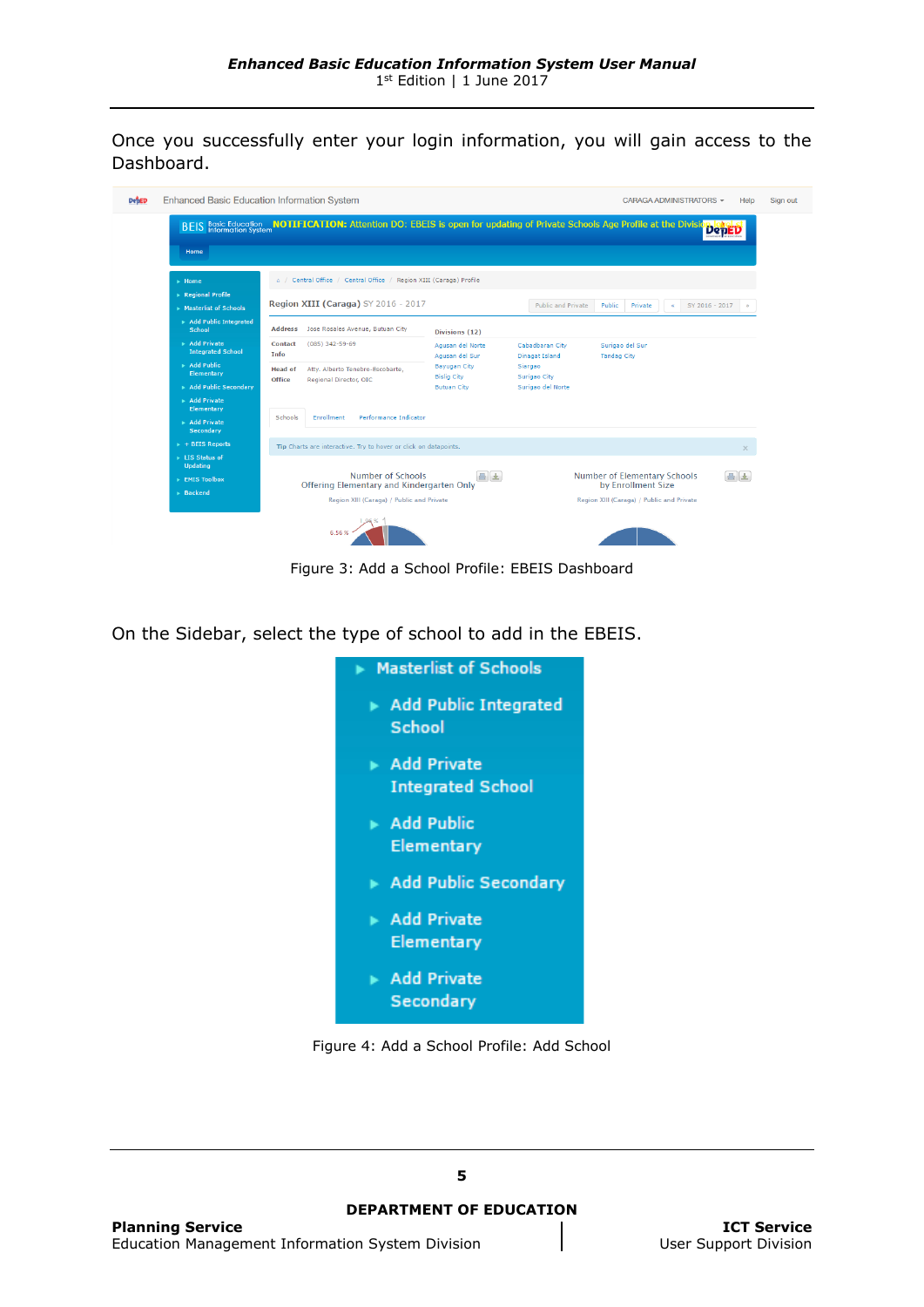Clicking any of the options will lead you to a form, where you fill in details of your school.

|                                                                                          |                                                                              |                           | BEIS Basic Education NOTIFICATION: Attention DO: EBEIS is open for updating of Private Schools Age Profile at the Division | <b>DepE</b>               |
|------------------------------------------------------------------------------------------|------------------------------------------------------------------------------|---------------------------|----------------------------------------------------------------------------------------------------------------------------|---------------------------|
| Home                                                                                     |                                                                              |                           |                                                                                                                            |                           |
| $\blacktriangleright$ Home<br>Regional Profile<br>$\triangleright$ Masterlist of Schools | a / Masterlist / Create New School<br><b>Create Public Integrated School</b> |                           |                                                                                                                            |                           |
| Add Public Integrated<br>School                                                          | <b>School ID (Auto-generated)</b>                                            |                           | Curricular Offering Classification*                                                                                        | $\boldsymbol{\mathrm{v}}$ |
| Add Private<br><b>Integrated School</b>                                                  | School name*                                                                 |                           | School sub-classification*                                                                                                 | $\boldsymbol{\mathrm{v}}$ |
| > Add Public<br>Elementary                                                               | Short name                                                                   |                           | School Type*                                                                                                               | $\boldsymbol{\mathrm{v}}$ |
| Add Public Secondary                                                                     | Date established*<br><b>General Classification</b>                           | Public                    | Curricular Offering<br>Sub-classification*                                                                                 | $\boldsymbol{\mathrm{v}}$ |
| > Add Private<br>Elementary                                                              | <b>General Curricular Offerings</b>                                          | Elementary                |                                                                                                                            |                           |
| > Add Private<br>Secondary                                                               |                                                                              |                           |                                                                                                                            |                           |
| $\triangleright$ + BEIS Reports                                                          | Street address*                                                              |                           | Province*                                                                                                                  | $\boldsymbol{\mathrm{v}}$ |
| Els Status of<br><b>Updating</b>                                                         | Zip code                                                                     | $\overline{0}$            | Municipality/City*                                                                                                         | $\boldsymbol{\mathrm{v}}$ |
| EMIS Toolbox                                                                             | <b>Region</b>                                                                | CARAGA                    | Legislative District*                                                                                                      | $\boldsymbol{\mathrm{v}}$ |
| > Backend                                                                                | Division*                                                                    | $\boldsymbol{\mathrm{v}}$ | Barangay*                                                                                                                  | $\boldsymbol{\mathrm{v}}$ |
|                                                                                          | District <sup>*</sup>                                                        | $\boldsymbol{\mathrm{v}}$ |                                                                                                                            |                           |
|                                                                                          | <b>Contact Information</b>                                                   |                           |                                                                                                                            |                           |
|                                                                                          | Telephone no                                                                 |                           |                                                                                                                            |                           |
|                                                                                          | Fax no                                                                       |                           |                                                                                                                            |                           |
|                                                                                          | Mobile no*                                                                   |                           |                                                                                                                            |                           |
|                                                                                          | Web address                                                                  |                           |                                                                                                                            |                           |
|                                                                                          | <b>Email address</b>                                                         |                           |                                                                                                                            |                           |
|                                                                                          | * denotes required field                                                     |                           |                                                                                                                            |                           |
| <b>Submit</b>                                                                            |                                                                              |                           |                                                                                                                            |                           |

Figure 5: Add a School Profile: Create School

Start by entering the **school name** and the **date established** (both required).

You can fill in the school's **short name** (acronym, abbreviation, or alias) to better identify the school.

Note that the EBEIS automatically and randomly generates a **School ID**, which will be available once you finish filling out the form.

The **General Classification** and **General Curricular Offerings** fills in automatically according to the option you selected.

| <b>School ID (Auto-generated)</b>   |               |
|-------------------------------------|---------------|
| School name*                        |               |
| Short name                          |               |
| Date established*                   |               |
| <b>General Classification</b>       | <b>Public</b> |
| <b>General Curricular Offerings</b> | Elementary    |

Figure 6: Add a School Profile: School Name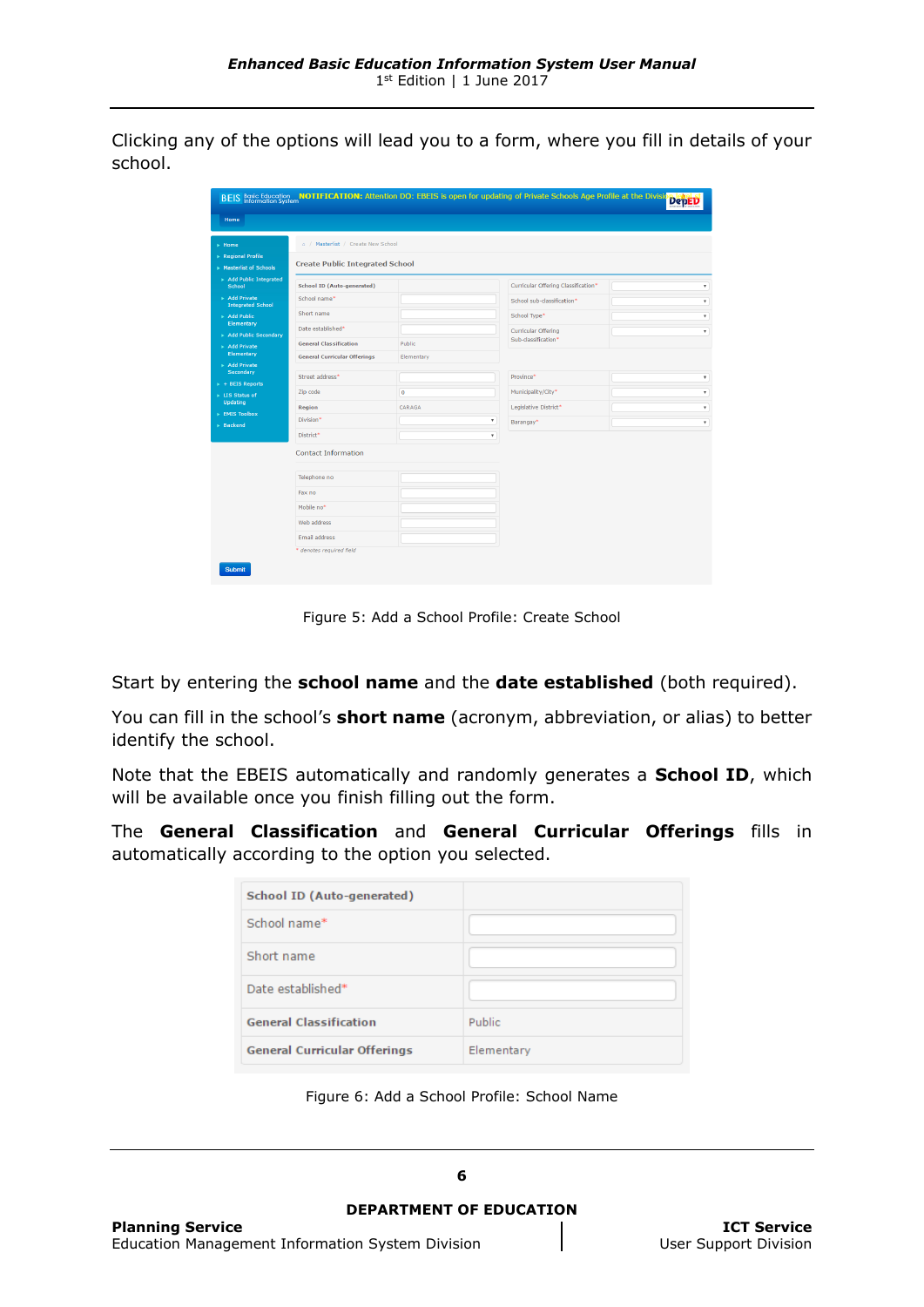Click the **Date established** textbox to invoke a pull-down menu, where you select the month and year of the school's inception.

| Date established*                   |     |      |              |  |
|-------------------------------------|-----|------|--------------|--|
| <b>General Classification</b>       |     | 2017 | $\mathbf{X}$ |  |
| <b>General Curricular Offerings</b> | Jan | Feb  | Mar          |  |
| Street address*                     | Apr | May  | Jun          |  |
| Zip code<br>Region                  | Jul | Aug  | Sep          |  |
| Division*                           | Oct | Nov  | Dec          |  |
| District*                           |     |      |              |  |

Figure 7: Add a School Profile: Date and Year of Schools' Establishment

Select the **Curricular Offering Classification**, **School sub-classification**, **School Type**, and **Curricular Offering Sub-classification** using their respective drop-downs.

| Curricular Offering Classification*        |  |
|--------------------------------------------|--|
| School sub-classification*                 |  |
| School Type*                               |  |
| Curricular Offering<br>Sub-classification* |  |

Figure 8: Add a School Profile: Classification Drop-downs

The table below lists the Curricular Offering Classifications (COC) and Subclassifications available according to the school's curricular offering.

| General<br><b>Curricular</b><br><b>Offering</b> | <b>COC Available</b>                          | <b>Curricular Offering</b><br>Sub-classification                                                                                                                                |
|-------------------------------------------------|-----------------------------------------------|---------------------------------------------------------------------------------------------------------------------------------------------------------------------------------|
| Elementary                                      | Kinder<br>Grade 1-6<br>Kinder & Grade 1-<br>6 | • Regular School<br>• Regular School with SPED Classes<br>Regular School with SPED Center<br>• Purely SPED Center<br>• National Special School<br><b>Integrated SPED School</b> |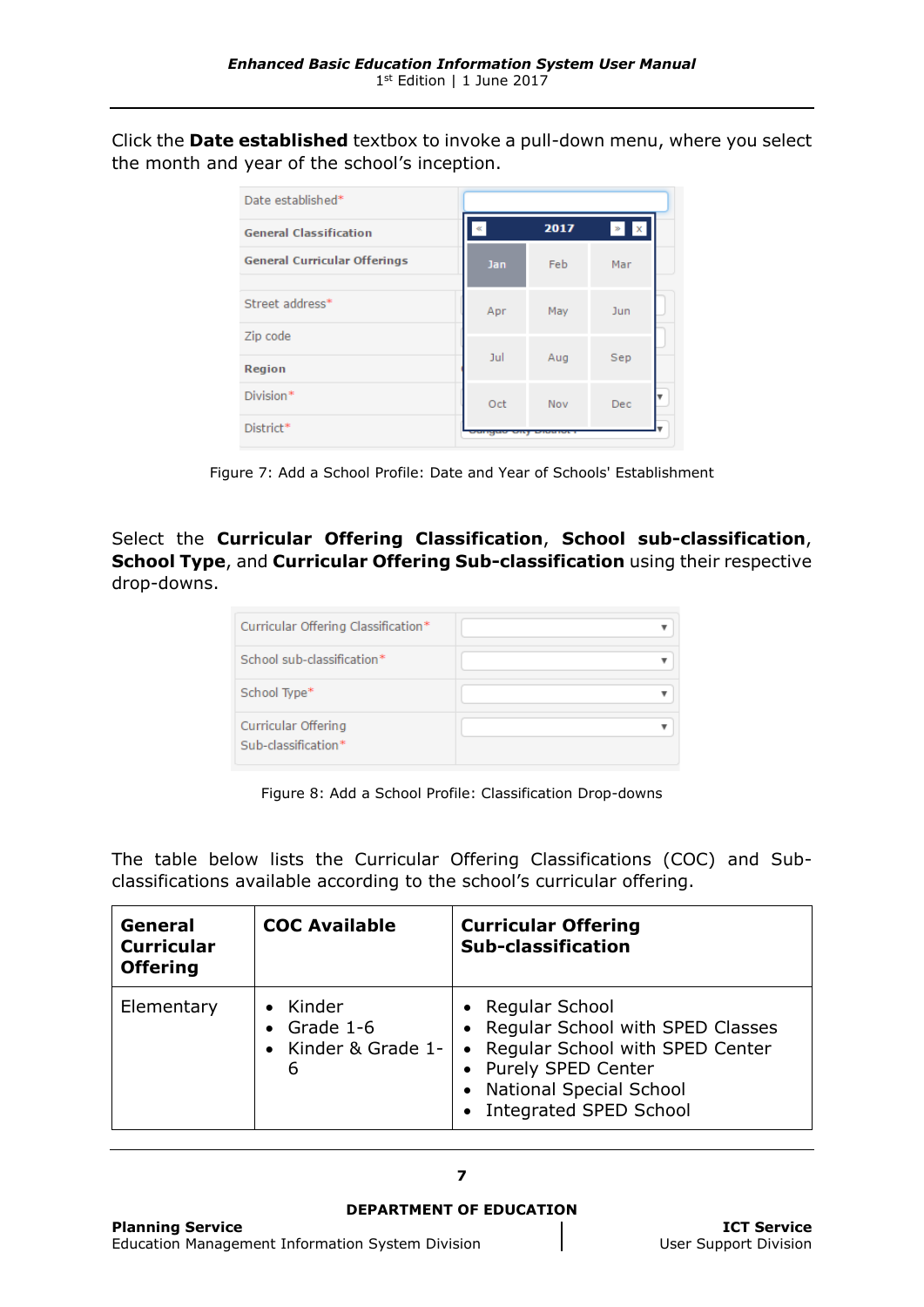| General<br><b>Curricular</b><br><b>Offering</b> | <b>COC Available</b>                                                                                                                                                                                                                                                                                                                                                                                                                        | <b>Curricular Offering</b><br><b>Sub-classification</b>                                                                                                                                                                                    |
|-------------------------------------------------|---------------------------------------------------------------------------------------------------------------------------------------------------------------------------------------------------------------------------------------------------------------------------------------------------------------------------------------------------------------------------------------------------------------------------------------------|--------------------------------------------------------------------------------------------------------------------------------------------------------------------------------------------------------------------------------------------|
| Secondary                                       | Grade 7-10<br>$\bullet$<br>Grade 11-12<br>Grade 7-10 &<br>Grade 11-12                                                                                                                                                                                                                                                                                                                                                                       | Regular School<br>Regular with Special Programs<br>Special                                                                                                                                                                                 |
| Integrated                                      | • Kinder & Grade 7-<br>10<br>• Grade $1-6$ &<br>Grade 7-10<br>Kinder, Grade 1-<br>6, Grade 7-10<br>• Kinder, Grade 1-<br>6, Grade 7-10<br>Attached to<br>Tertiary<br>Grade 1-6 &<br>Grade 11-12<br>• Grade 1-6, Grade<br>7-10 & Grade 11-<br>12<br>• Kinder, Grade 1-<br>6, Grade 7-10 &<br>Grade 11-12<br>Kinder, Grade 1-<br>$\bullet$<br>6, Grade 7-10 &<br>Grade 11-12<br>Attached to<br>Tertiary<br>Kinder, Grade 1-6<br>& Grade 11-12 | Regular School<br>$\bullet$<br>Regular School with SPED Classes<br>$\bullet$<br>Regular School with SPED Center<br>$\bullet$<br>• Purely SPED Center<br><b>National Special School</b><br>$\bullet$<br>Integrated SPED School<br>$\bullet$ |

This table lists the **School Sub-classifications** available according to the selected general classification.

| <b>General Classification</b> | <b>School Sub-classifications Available</b>                                        |
|-------------------------------|------------------------------------------------------------------------------------|
| Public                        | DepED Managed<br>• SUC Managed<br>• DOST Managed<br>Local Government<br><b>LUC</b> |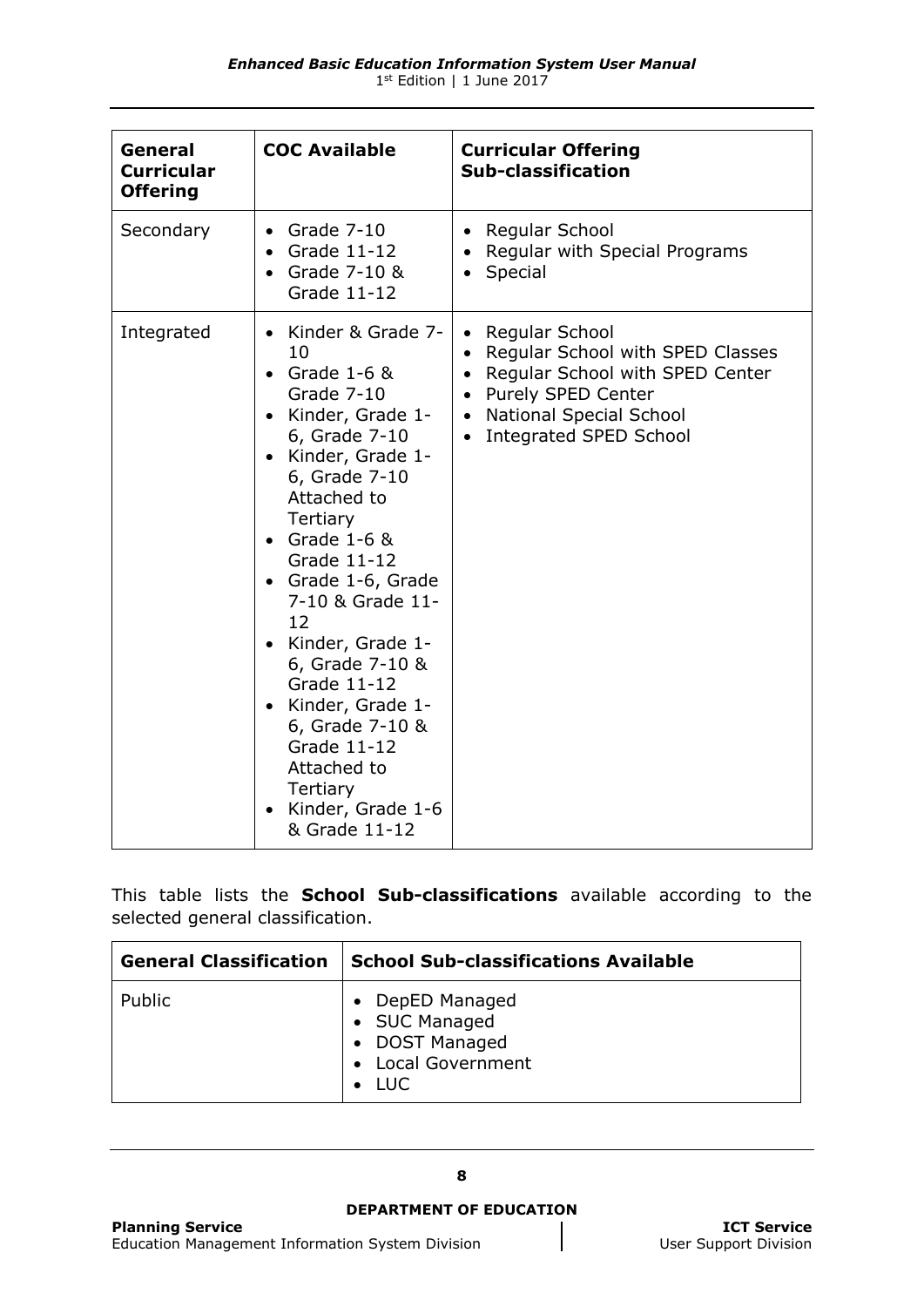|         | General Classification   School Sub-classifications Available |
|---------|---------------------------------------------------------------|
| Private | • Sectarian<br>• Non-Sectarian<br>BRAC LC                     |

The following School Types are available:

- School with No Annexes
- Mobile School(s)/Center(s)
- Mother school
- Annex or Extension school(s)

Note that upon selecting **Annex or Extension school(s)**, you need to select the mother school from the **Mother School** drop-down.

Fill in the **EXACT** address where the school is located.

Note that all fields (except **Zip code**) are required.

| Street address* | 1 Elysian Lane                      | Province*             | <b>AGUSAN DEL NORTE</b>      |
|-----------------|-------------------------------------|-----------------------|------------------------------|
| Zip code        | 8452                                | Municipality/City*    | <b>BUTUAN CITY (Capital)</b> |
| Region          | CARAGA                              | Legislative District* | 2nd District                 |
| Division*       | <b>Butuan City</b>                  | Barangay*             | <b>BANCASI</b>               |
| District*       | <b>Southeast II Butuan District</b> |                       |                              |

Figure 9: Add a School Profile: Address

Fill in important contact details in the **Contact Information** field.

#### Note that **Mobile no** is required.

| Contact Information            |  |
|--------------------------------|--|
| 545-8455                       |  |
|                                |  |
| 09205451255                    |  |
| http://butuan.ils.elysian.org/ |  |
| butuan.ils@elysian.org         |  |
|                                |  |

Figure 10: Add a School Profile: Contact Information